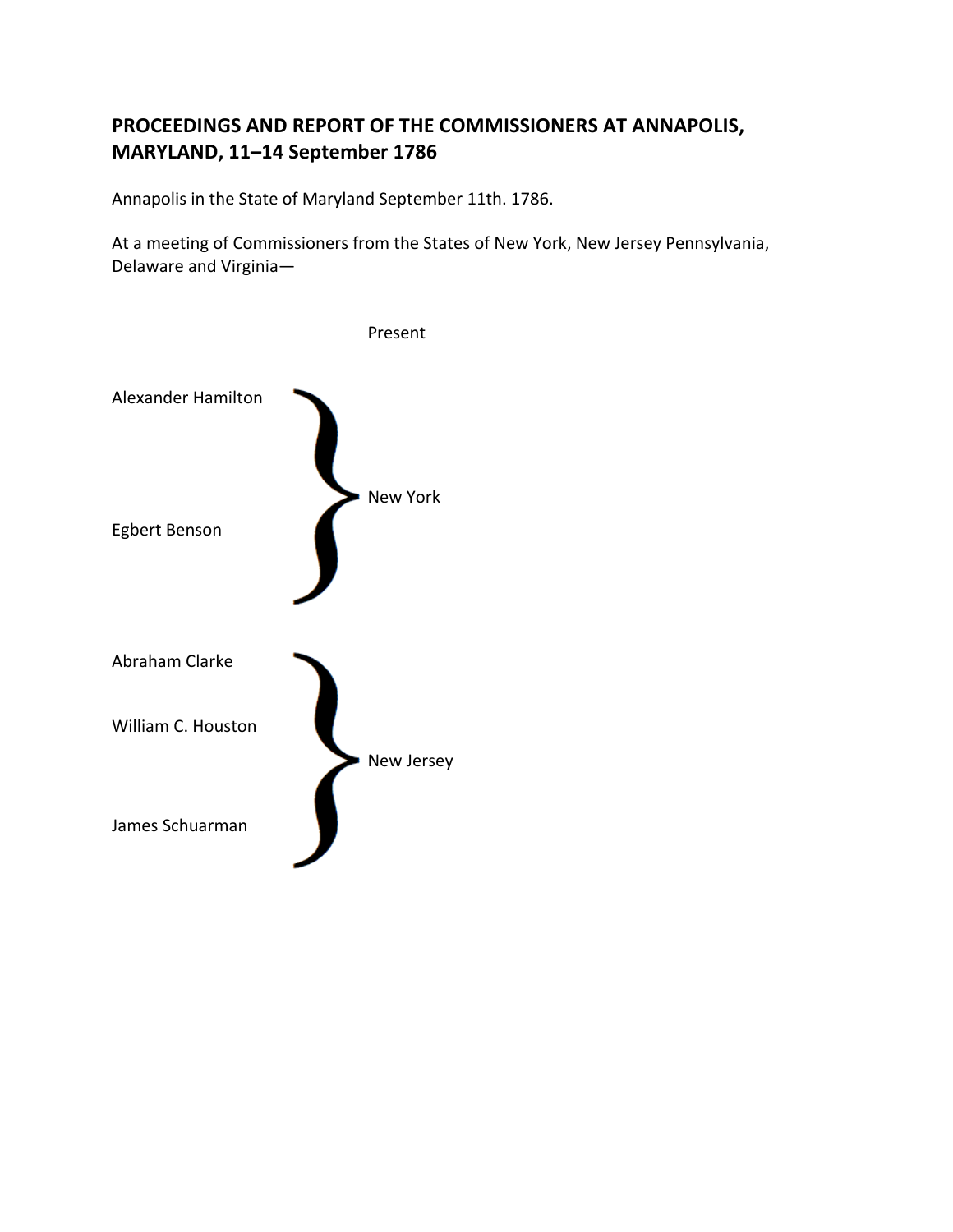

Mr. Dickinson was unanimously elected Chairman.

The Commissioners produced their Credentials from their respective States: which were read.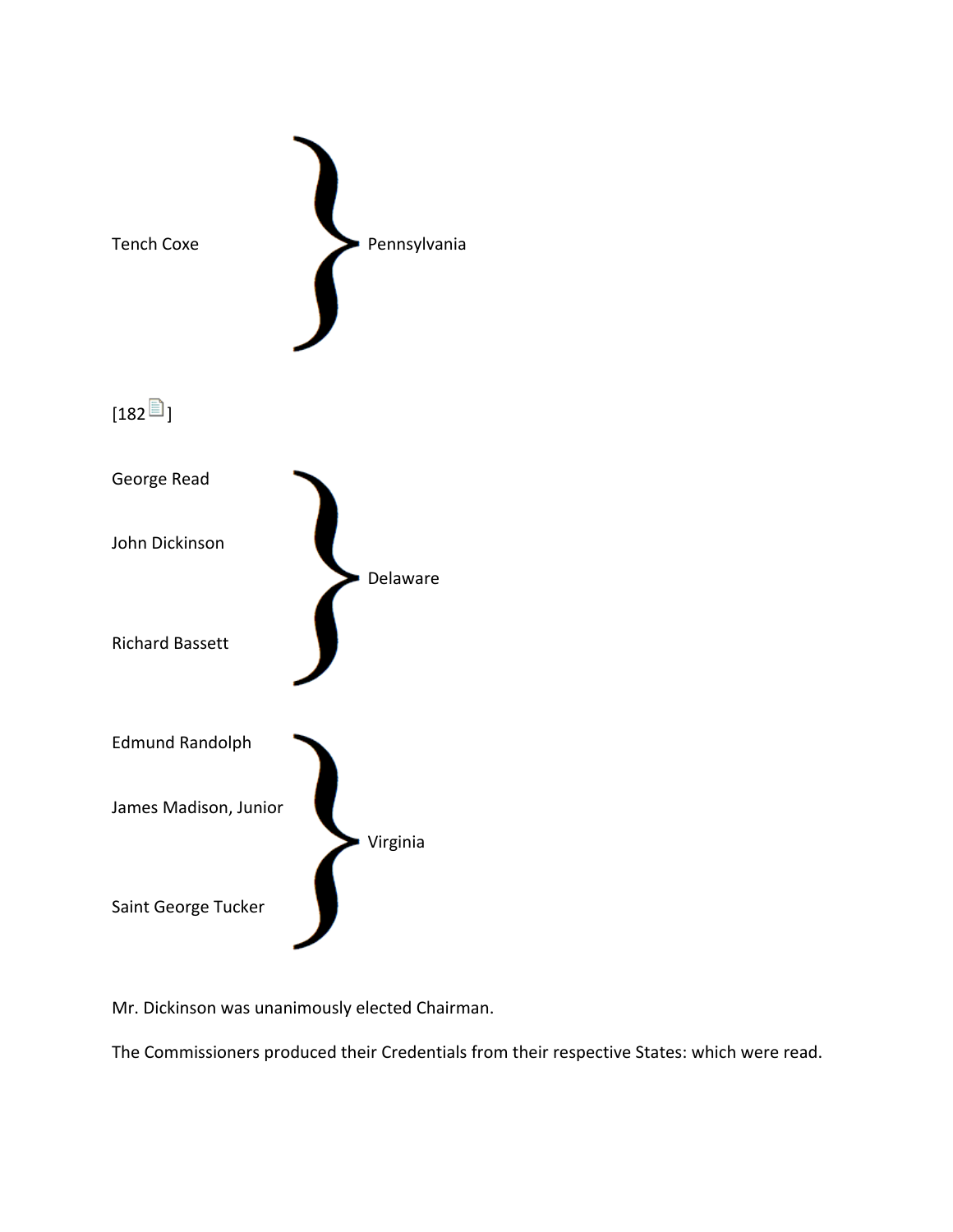After a full communication of Sentiments, and deliberate consideration of what would be proper to be done by the Commissioners now assembled it was unanimously agreed, that a Committee be appointed to prepare a draft of a Report to be made to the States having Commissioners—attending at this meeting—Adjourned 'till Wednesday Morning.

Wednesday September 13th 1786.

Met agreeable to Adjournment.

The Committee, appointed for that purpose, reported the draft of the report, which being read, the)meeting proceeded to the consideration thereof, and after some time spent therein. Adjourned 'till tomorrow Morning

Thursday Septr. 14th. 1786

Met agreeable to Adjournment.

The meeting resumed the Consideration of the draft of the Report and after some time spent therein, and amendments made, the same was unanimously agreed to, and is as follows, to wit.

To the Honorable, the Legislatures of Virginia, Delaware Pennsylvania, New Jersey, and New York—

The Commissioners from the said States, respectively assembled at Annapolis, humbly beg leave to report.

That, pursuant to their several appointments, they met at Annapolis in the State of Maryland, on the eleventh day of September Instant, and having proceeded to a Communication of their powers; they found that the States of New York, Pennsylvania, and Virginia, had, in substance, and nearly in the same terms, authorised their respective Commissioners "to meet such Commissioners as were, or might be, appointed by the other States in the Union, at such time and place, as should be agreed upon by the said Commissioners to take into consideration the trade and Commerce of the United States, to consider how far an uniform system in their commercial intercourse and regulations might be necessary to their common interest and permanent harmony, and to report to the several States, such an Act, relative to this great object, as when unanimously ratified by them would [183 $\Box$ ] lenable the United States in Congress assembled effectually to provide for the same"

That the State of Delaware, had given similar powers to their Commissioners, with this difference only that the Act to be framed, in virtue of those powers, is required to be reported "to the United States in Congress Assembled, to be agreed to by them, and confirmed by the Legislatures of every State."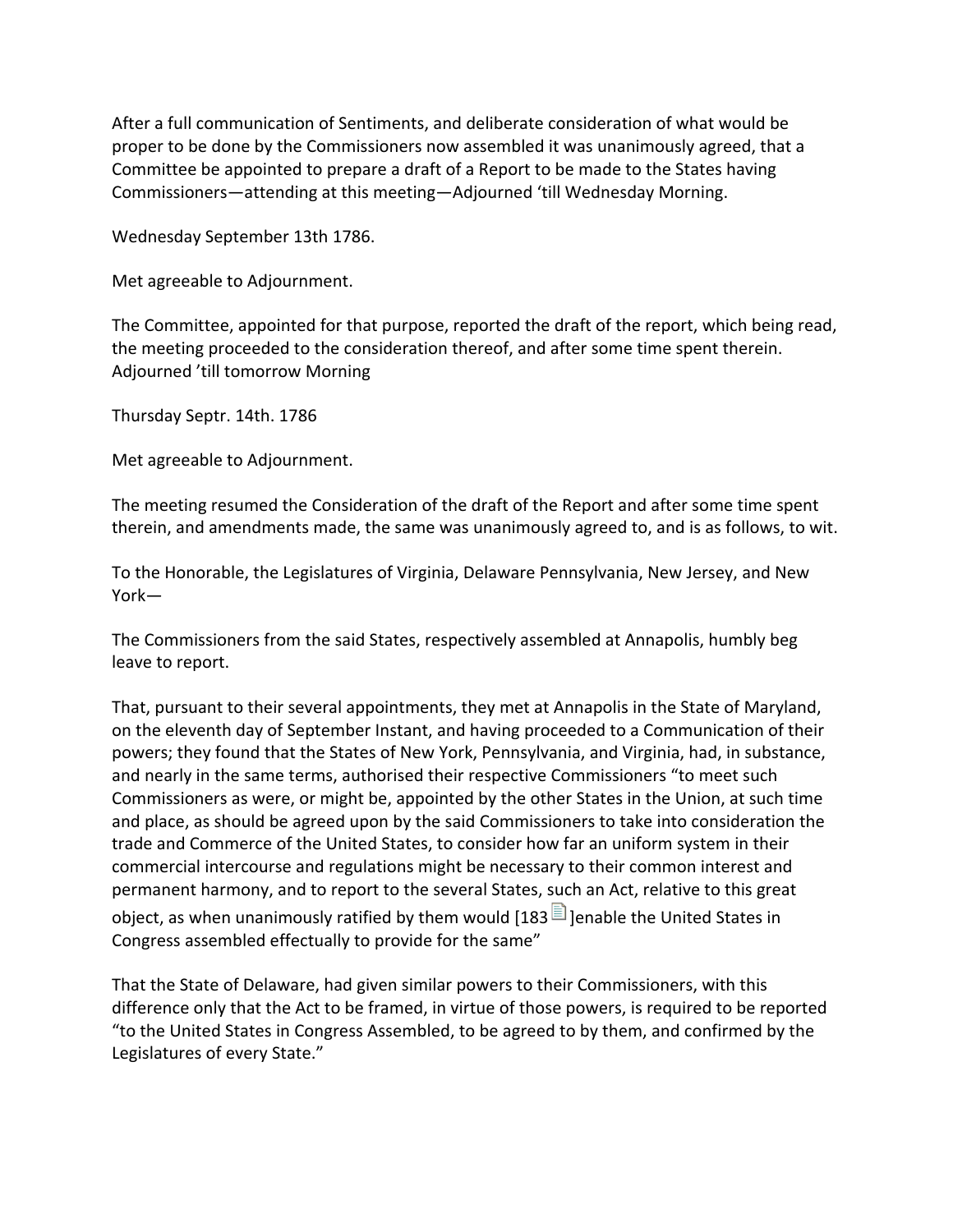That the State of New Jersey had enlarged the object of their Appointment, empowering their Commissioners, "to consider how far an uniform system in their commercial regulations and *other important matters*, might be necessary to the common interest and permanent harmony of the several States." and to report such an Act on the subject, as when ratified by them "would enable the United States in Congress—Assembled, effectually to provide for the exigencies of the Union."

That appointments of Commissioners have also been made by the States of New Hampshire, Massachusetts, Rhode Island, and North Carolina, none of whom however have attended; but that no information has been received by your Commissioners of any appointment having been made by the States of Connecticut, Maryland, South Carolina or Georgia.

That the express terms of the powers to your Commissioners supposing a deputation from all the States, and having for object the Trade and commerce of the United States, Your Commissioners did not conceive it advisable to proceed on the business of their mission, under the Circumstance of so partial and defective a representation.

Deeply impressed however with the magnitude and importance of the object confided to them on this occasion, Your Commissioners cannot forbear to indulge an expression of their earnest and unanimous wish. that speedy measures may be taken, to effect a general meeting, of the States, in a future Convention, for the same, and such other purposes, as the situation of public affairs, may be found to require.

If in expressing this wish or in intimating any other sentiment, Your Commissioners should seem to exceed the strict bounds of their appointment, they entertain a full confidence, that a conduct, dictated by an anxiety for the welfare, of the United States, will not fail to receive an indulgent construction.

In this persuasion, Your Commissioners submit an opinion, that the Idea of extending the powers of their Deputies, to other objects than those of Commerce which has been adopted by the State of New Jersey, was an improvement on the original plan, and will deserve to be incorporated into that of a future Convention, they are the [184  $\Box$ ] more naturally led to this conclusion, as in the course of their reflections on the subject, they have been induced to think, that the power of regulating trade is of such comprehensive extent, and will enter so far into the general System of the foederal government, that to give it efficacy, and to obviate questions and doubts concerning its precise nature and limits may require a correspondent adjustment of other parts of the Foederal System.

That there are important defects in the system of the Foederal Government is acknowledged by the Acts of all those States, which have concurred in the present Meeting; That the defects, upon a closer examination, may be found greater and more numerous, than even these acts imply, is at least so far probable, from the embarrassments which characterise the present State of our national affairs-foreign and domestic, as may reasonably be supposed to merit a deliberate and candid discussion, in some mode, which will unite the Sentiments and Councils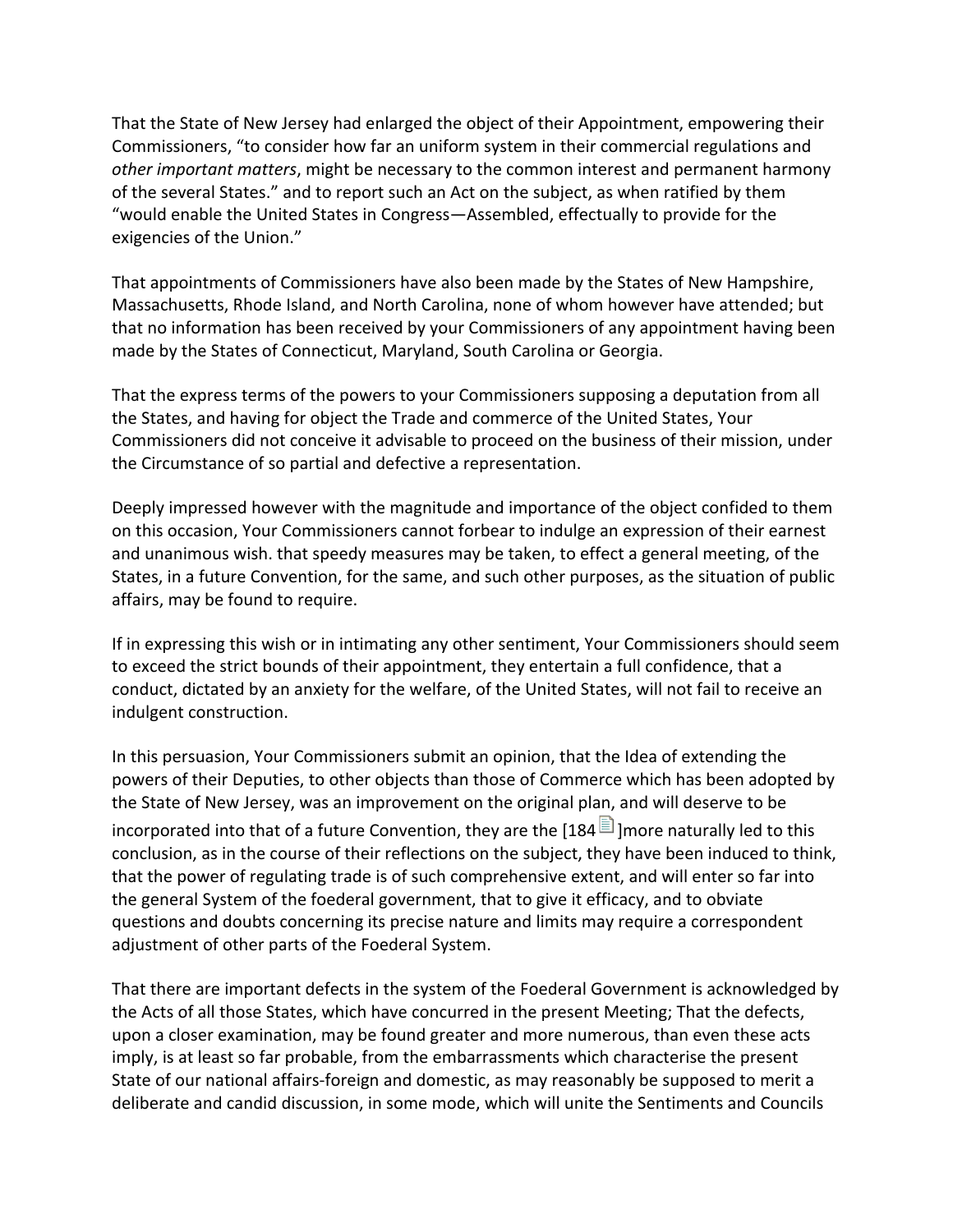of all the States. In the choice of the mode your Commissioners are of opinion,—that a Convention of Deputies from the different States, for the special and sole purpose of entering into this investigation and digesting a plan for supplying such defects as may be discovered to exist, will be entitled to a preference from considerations which will occur, without being particularised.

Your Commissioners decline an enumeration of those national circumstances on which their opinion respecting the propriety of a future Convention with more enlarged powers, is founded; as it would be an useless intrusion of facts and observations, most of which have been frequently the subject of public discussion, and none of which can have escaped the penetration of those to whom they would in this instance be addressed. They are however of a nature so serious, as, in the view of your Commissioners to render the situation of the United States delicate and critical, calling for an exertion of the united virtue and wisdom of all the members of the Confederacy.

Under this impression, Your Commissioners, with the most respectful deference, beg leave to suggest their unanimous conviction, that it may essentially tend to advance the interests of the union, if the States, by whom they have been respectively delegated, would themselves concur, and use their endeavours to procure the concurrence of the other States, in the appointment of Commissioners, to meet at Philadelphia on the second Monday in May next, to-take into consideration the situation of the United States, to devise such further provisions as shall appear to them necessary to render the constituttion of the Foederal Government adequate to

the exigencies of the Union; and to report such an Act for that purpose to the United [185 $\blacksquare$ ] ]States in Congress Assembled, as when agreed to, by them, and afterwards confirmed by the Legislatures of every State will effectually provide for the same.

Though your Commissioners could not with propriety—address these observations and sentiments to any but the states they have the honor to Represent, they have nevertheless concluded from motives of respect, to transmit *Copies of this report to the United States* in Congress assembled, and to the executives of the other States.

By order of the Commissioners

Dated at Annapolis

September 14th. 1786

Resolved, that the Chairman sign the aforegoing Report in behalf of the Commissioners

Then adjourned without day—

Egbt. Benson New York Geo: Read Delaware